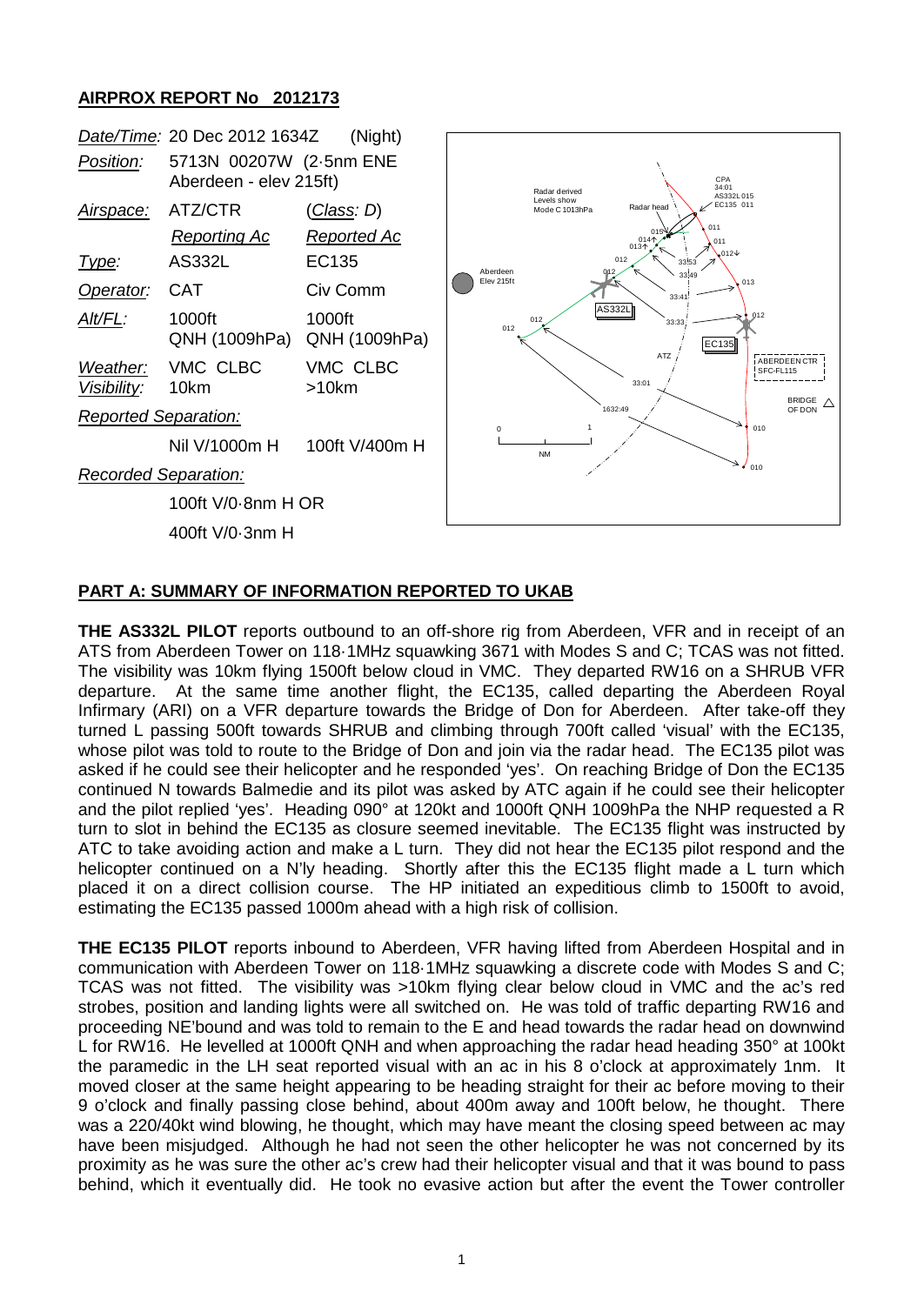was concerned by how close the ac had passed each other and reminded both crews that under the new night VFR rules pilots were responsible for their own collision avoidance.

**THE OUTGOING ADC** reports the AS332L departed RW16 on a SHRUB VFR and the EC135 flight called lifting ARI, as briefed, not above 500ft. The EC135 flight was instructed to track E with the AS332L departing. The AS332L flight was given TI on the EC135 and both crews reported each other in sight. The EC135 pilot was given joining instructions for RW16. Whilst this was taking place his relief ADC was plugging-in waiting for a handover and once he was satisfied with the situation he commenced the handover. Subsequently the relief controller checked with the AS332L pilot that he was still visual with the EC135 but the AS332L pilot was not. The relief controller issued instructions to the EC135 flight and the AS332L pilot reported he would be filing an Airprox.

**THE INCOMING ADC** reports he had just plugged-in to the ADC position and was receiving a handover from the out-going ADC. During the handover the AS332L was departing VFR to the E at night in poor Wx conditions but still in VMC. As the AS332L departed an EC135 flight at the ARI reported lifting to return to Aberdeen. TI was passed to, and acknowledged by, both helicopter crews and the EC135 pilot was instructed to initially route towards the Bridge of Don. The EC135 pilot then reported visual with the AS332L and was cleared to route to L base RW16. He accepted the position and the outgoing ADC unplugged. As the EC135 joined downwind the AS332L turned L to the E at about the midpoint of RW16. The AS332L crew then requested to deconflict from the EC135 by "slotting behind". Both ac were continuously visible to him at this point but due to the Wx and light conditions he was unsure of their relative heights. As a precaution he gave avoiding action to the EC135 flight to turn L away from the AS332L, the L turn to allow the pilots to keep the other traffic visual. This was not acknowledged by the EC135 crew who continued downwind. The AS332L was then observed to climb over the EC135 and the AS332L crew reported that they, "would be filing on that one", which he acknowledged.

**ATSI** reports that the Airprox was reported by the pilot of an AS332L when it came into proximity with a EC135 on the boundary of Aberdeen ATZ within the Class D CTR, airspace extending from the surface to FL115, at 1634:02 UTC (night).

The AS332L was operating VFR departing Aberdeen for an offshore oil rig and was in receipt of an ACS from Aberdeen Tower on frequency 118·1MHz.

The EC135 was operating VFR on a flight from Aberdeen Royal Infirmary to Aberdeen Airport and was in receipt of an ACS from Aberdeen Tower on frequency 118·1MHz.

CAA ATSI had access to written reports from the pilot of the AS332L and the Aberdeen AIR controller, area and local radar recordings together with RT recordings of Aberdeen Tower.

The Aberdeen METARs are provided for 1620 and 1650 UTC:

EGPD 201620Z 12022G34KT 8000 –RA FEW018 SCT022 BKN026 06/03 Q1007 NOSIG= and EGPD 201650Z 13024G37KT 6000 RA FEW018 BKN021 06/03 Q1007 NOSIG=

At 1630:30 the AS332L flight was given take-off clearance with a L turn out from RW16 by the Aberdeen AIR controller.

At 1631:20 the EC135 pilot contacted the Aberdeen AIR controller, lifting out of Aberdeen Royal Infirmary (situated approximately 3·5nm SE of Aberdeen Airport) requesting joining instructions for Aberdeen Airport. The Aberdeen AIR controller advised, *"(EC135 c/s) roger I've just got a helicopter joining er just lifting will be going left er V F R not above a thousand feet sort of tracking northeast so if you can just track towards Bridge of Don for the moment"*; the EC135 pilot replied, *"(EC135 c/s) wilco"*. The ATSU advised that the routeing to the Bridge of Don for the EC135 was to give both pilots time to be given TI and to visually acquire each other.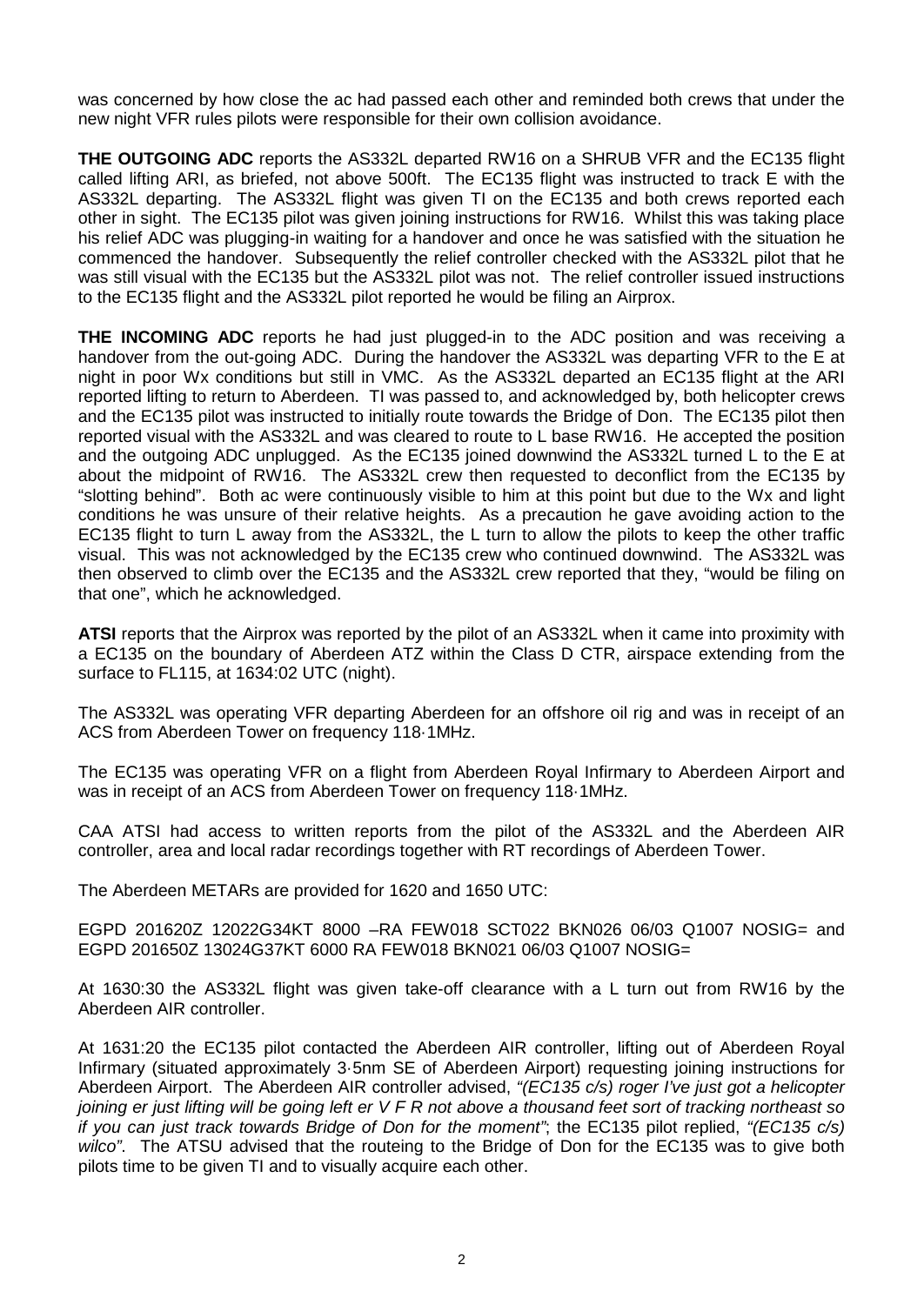At 1631:50 the Aberdeen AIR controller passed TI to the AS332L flight, *"(AS332L c/s) EC135 c/s just lifting A R I just tracking east at the moment V F R not above a thousand feet"*; the pilot replied, *"yeah copied that traffic (AS332L c/s)"*.

At 1632:30 the AS332L crew reported turning E and at 1632:35 the pilot of the EC135 advised, *"and (EC135 c/s) that's us Bridge of Don are we happy you happy for us to come inbound now"*. The AIR controller replied, *"(EC135 c/s) yeah that traffic's just airborne tracking northeast now so if you track east of the radar head and then left base for runway one six V F R not above a thousand feet Q N H one zero zero seven"*.

At 1632:50 the pilot of the EC135 replied, *"one zero zero seven set visual with that traffic and er we'll continue er north around the head er for er one six (EC135 c/s)"*. The ac were 2·6nm apart.

At 1633:00 the Aberdeen AIR controller updated the TI to the AS332L flight, *"(AS332L c/s) er the EC135 c/s er just I believe west of Bridge of Don this time tracking north he's visual with you"*. The crew replied, *"we're visual with him as well (AS332L c/s)"*.

The written report from the Aberdeen AIR controller stated that both ac had reported having each other in sight and a handover of controllers took place.

At 1633:30 the pilot of the AS332L transmitted, *"yeah (AS332L c/s) so we slot in behind that er (EC135)"*. The in-coming Aberdeen AIR controller asked of the AS332L, *"(AS332L c/s) do you have him visual he's not above a thousand at the moment".* At 1633:33 the EC135 was tracking N with the AS332L 1·5nm W, tracking NE, converging. The crew of the AS332L stated, *"er he's er he might not be above a thousand feet but we're gonna nail him so we're gonna turn right now"*.

At 1633:41 the 2 ac were 1·2nm apart, converging, the EC135 having turned L about 30°. The Aberdeen AIR controller gave avoiding action to the EC135 flight (1633:45), *"???? ???? (unintelligible words) (EC135 c/s) avoiding action please turn left immediately left immediately"*; this was not acknowledged by the pilot of the EC135.

The ATSU advised that the incoming Aberdeen AIR controller was watching both ac out of the window prior to the Airprox. He became concerned at the relative positions of the 2 ac and believed that neither pilot was taking sufficient action to avoid the other. Based on the AIR controller's visual sighting of the 2 ac, he gave avoiding action to the EC135 to turn to the L. The GMC controller, who was watching the situation at the time, confirmed that turning the EC135 L appeared to be the most appropriate course of action to resolve the situation.

[UKAB Note (1): The 2 ac close and at 1633:49, separation is 0·8nm with the AS332L having commenced a climb, passing FL013, and the EC135 having commenced a descent, indicating FL012. Four seconds later at 1633:53 the AS332L is climbing through FL014, 0·6nm to the W of the EC135 which is level at FL011. The CPA occurs at 1634:01 as AS332L continued to climb to FL015 and turned R with the EC135 passing to its NE tracking NW'ly at a range of 0·3nm maintaining FL011.]

The pilot of the AS332L reported on frequency that he would be filing an Airprox.

CAP493, the Manual of Air Traffic Services Part 1, Section 3, Chapter 4, Paragraph 3.1 states:

'Separation standards are not prescribed for application by ATC between VFR flights or between VFR and IFR flights in Class D airspace. However, ATC has a responsibility to prevent collisions between known flights and to maintain a safe, orderly and expeditious flow of traffic. This objective is met by passing sufficient traffic information and instructions to assist pilots to 'see and avoid' each other....'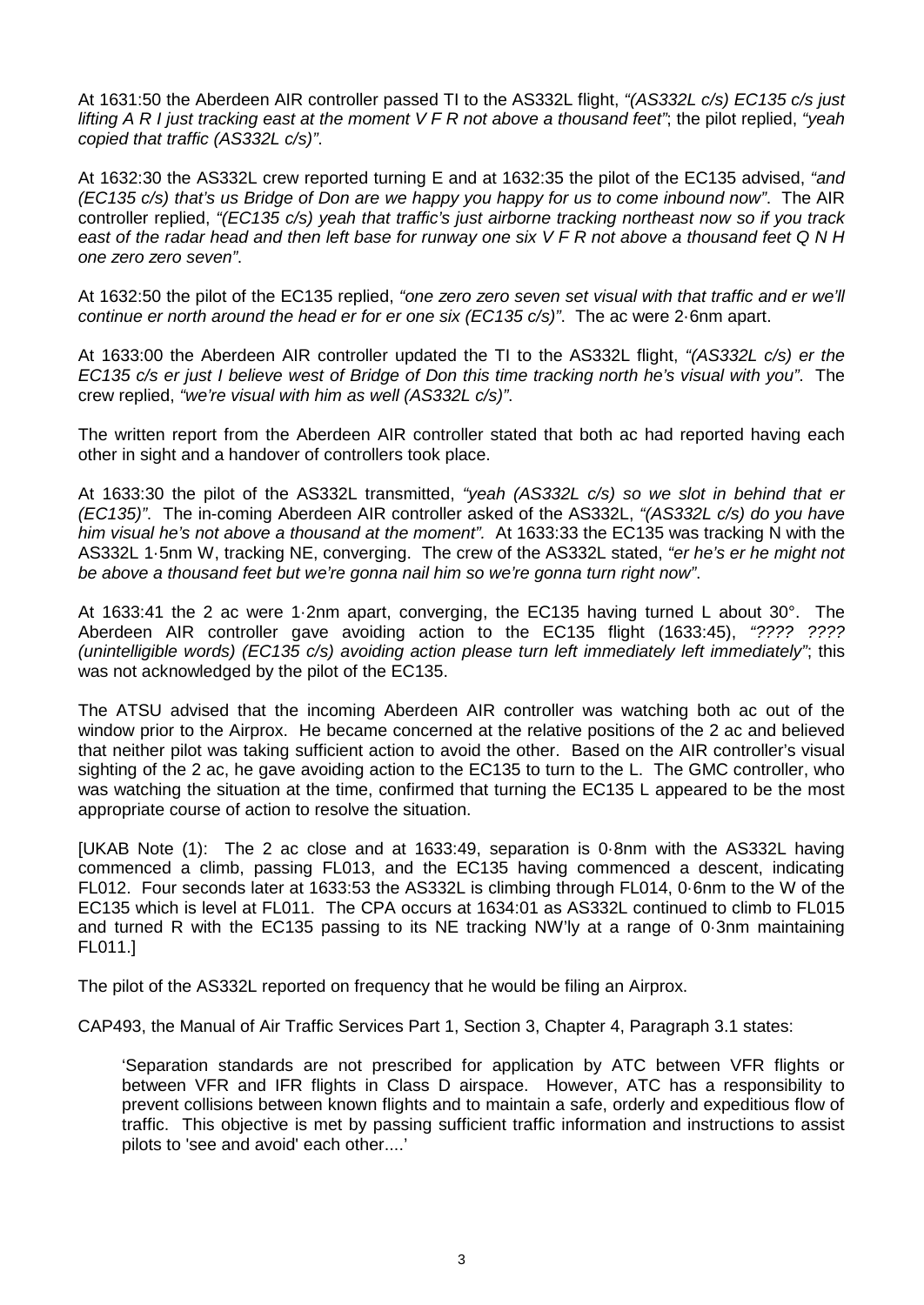Having passed TI and received reports from both pilots that they had each other in sight when they were 2·6nm apart, the outgoing Aberdeen AIR controller had a reasonable expectation that the pilots would discharge their responsibility for collision avoidance appropriately.

When the pilot of the AS332L reported that they were in conflict with the EC135 and needed to take action to avoid, the incoming Aberdeen AIR controller became concerned that the confliction between the 2 ac was not being resolved and issued avoiding action to the pilot of the EC135. As the instruction was not acknowledged by the pilot of the EC135 and no discernible track difference can be observed on radar it is not possible to tell if the pilot of the EC135 responded to the instruction.

The Airprox occurred in Class D airspace when an EC135 and an AS332L flew into conflict with each other while both flights were operating VFR not above 1000ft. Both flights were passed appropriate TI and reported each other in sight prior to the Airprox. When the pilot of the AS332L advised that they needed to turn R to avoid the EC135 and it appeared that the confliction had not been resolved the incoming Aberdeen AIR controller gave avoiding action in an attempt to resolve the situation.

## **PART B: SUMMARY OF THE BOARD'S DISCUSSIONS**

Information available included reports from the pilots of both ac, transcripts of the relevant RT frequencies, radar video recordings, reports from the air traffic controllers involved and reports from the appropriate ATC authorities.

There appeared to be different viewpoints of this incident by all parties. ATC had assimilated the potential for conflict when the EC135 pilot reported lifting from the ARI and the flight was issued routeing instructions towards the Bridge of Don, away from the AS332L's intended track on the SHRUB departure. This action gave the ADC time to discharge his responsibilities by passing TI to both VFR flights on each other and, after ensuring both crews were visual with each other, he issued the EC135 pilot inbound routeing instructions towards the downwind leg for RW16; this had placed the ac on converging tracks. Although this incident occurred within Class D CAS both crews were VFR and were responsible for maintaining their own separation from each other. Members noted that prior to the change in night VFR rules, both of these helicopter flights would have been SVFR at night in the CTR and would have been afforded separation from each other by ATC. The incoming controller was concerned as he could see the potential for confliction with the helicopters continuing towards each other but without any resolution visible. The AS332L crew asked if they had to "slot-in" behind the EC135 (turn R and give-way), apparently expecting confirmation that they could turn off their assigned routeing. Members agreed that at this stage the crew should have executed the turn to resolve the conflict and informed ATC of their actions. The ADC had asked the crew if they were visual with the EC135 and reiterated that the helicopter was not above 1000ft to which the crew replied that they were going to turn R. The ADC did not acknowledge the AS332L crew's intended turn but instead gave the EC135 pilot a L turn towards the AS332L as, from his position in the VCR, this was the best way to resolve the situation. However, the EC135 had picked up a strong tailwind when routeing N'ly which had led to the geometry changing whereby the EC135 was going to cross ahead of the AS332L and this was not apparent to the ADC. Similarly, the AS332L crew would have had to execute a large heading change into the strong SE'ly wind to effect a significant change of flight path. The EC135 pilot did not acknowledge the instruction to turn L but it almost certainly placed doubt in the AS332L crews mind as to his intentions. In the end, at a late stage, the AS332L crew executed a climb to resolve the confliction, the R turn only becoming apparent on the radar recording at the CPA. This led the Board to agree that the AS332L crew did not take timely action to give-way to the EC135, as required by the RoA, which had caused the Airprox.

Looking at the risk element, although the EC135 had right of way it appeared its pilot was content to follow the ATC routeing instruction towards the downwind leg, perhaps in the mistaken belief that positive control from ATC would resolve any traffic confliction. The pilot reported being sure the AS332L was going to avoid his helicopter, without visually acquiring it himself, content with the information from the paramedic in the LH seat. It is unknown why the EC135 pilot did not